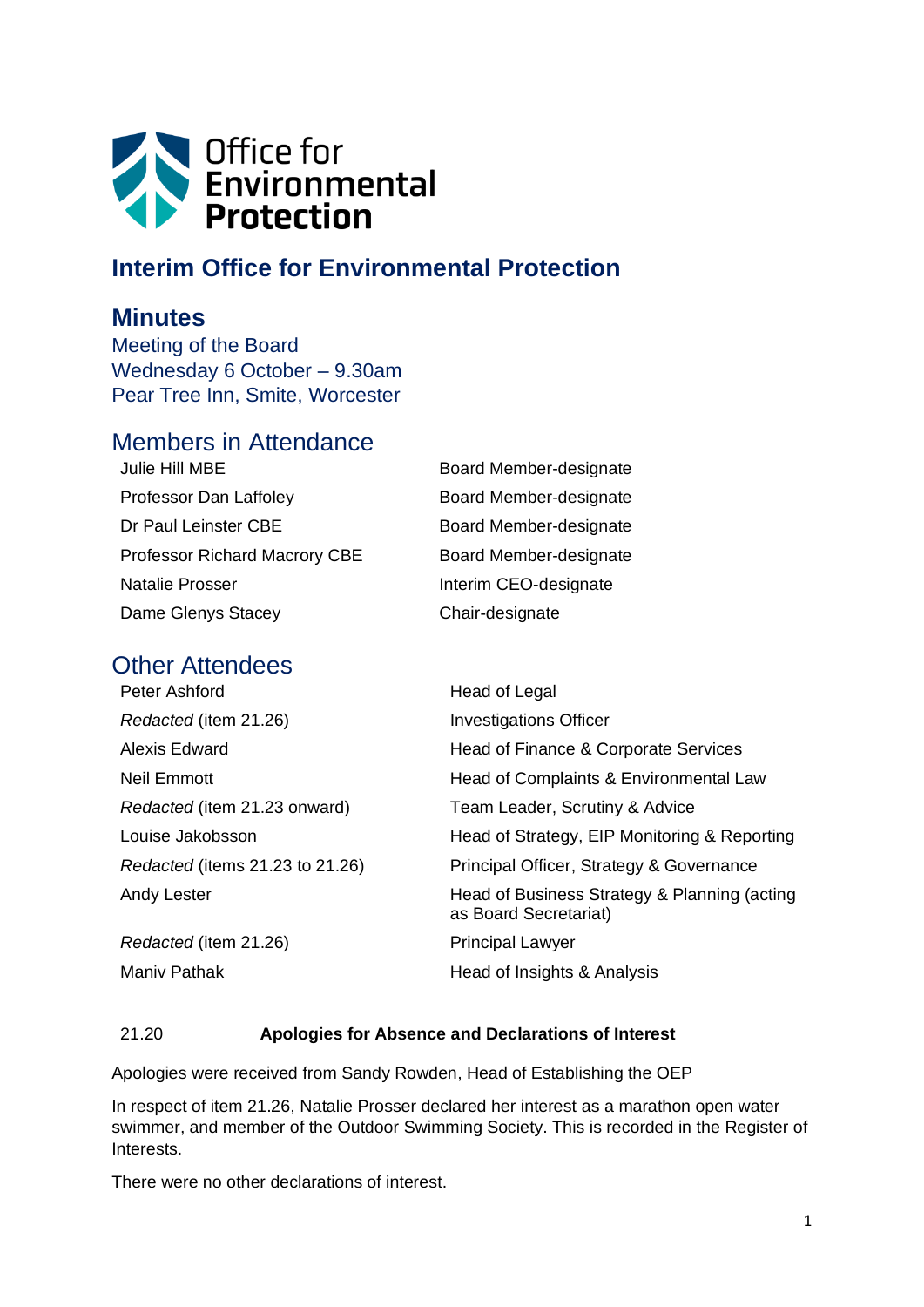### 21.21 **Minutes and Matters Arising**

The Board **AGREED** the minutes of the meeting of 12 August 2021, and the matters arising were noted.

The Board considered and noted the minutes of the steering group of the 25 YEP Monitoring Report.

*This section has been redacted as it relates to legally privileged advice*

### 21.22 **Report of the Interim CEO-designate**

The Board noted the reported position on the current financial forecast. There had been movement since the last report, and the Board sought assurance on the certainty of the forecast presented. While there are known areas of risk, there is confidence in most areas of forecast expenditure. A detailed finance report is to be provided for the next Board meeting **ACTION** Head of Finance & Corporate Services.

The Board was informed that the outcome of the spending review was expected to be announced by the Chancellor of the Exchequer at the end of October. A three-year budget planning process will then be undertaken by Defra, concluding in March 2022. This will be challenging for the OEP given uncertainties around future work volumes and demands. It is critical to secure the right budget, and the planned opportunity for early review is an important mitigation.

The Board welcomed the new staff appointed, and noted that staff had been redeployed across functions to mitigate pressures arising from the exit of interim staff. This augurs well for the operation of the intended flexible organisational design.

#### *This section has been redacted as it relates to legally privileged advice*

The Board questioned the progress of a communications approach for vesting and launch and the role members could play in supporting it. Proposals would be brought to a future Board meeting. **ACTION** Head of Business Strategy & Planning.

The Board was updated on progress in establishing the OEP. A range of risks and complexities exist, including the interdependency of royal assent of the Environment Bill, completion of the staff transfer scheme and the date of HR and payroll system transfer. Cash and payroll transfers can only be made on  $1<sup>st</sup>$  of any month, and the possibility of a short delay to bill passage expected puts 1 December at risk. Contingency plans are developed and being tested for a 1 January implementation of these aspects. The Board noted that an implementation beginning in December and ending on 1 January remains on track, but managed risks exist.

An update on the progress of end-user computing was provided. An unsuccessful initial procurement tender had delayed contract award and had created risks in implementation, given a shorter implementation window. The Executive is confident in the provider now selected, and progress is being made. A contingency plan to bring forward some equipment delivery is in place, to ensure system testing can continue as planned.

The Board welcomed the additional staff resource now available to support preparation for any OEP role in Northern Ireland. The uncertainty in the timing of a NI decision was acknowledged. The Board emphasised the complexity of the legal framework for the OEP in NI.

*This section has been redacted as it relates to legally privileged advice*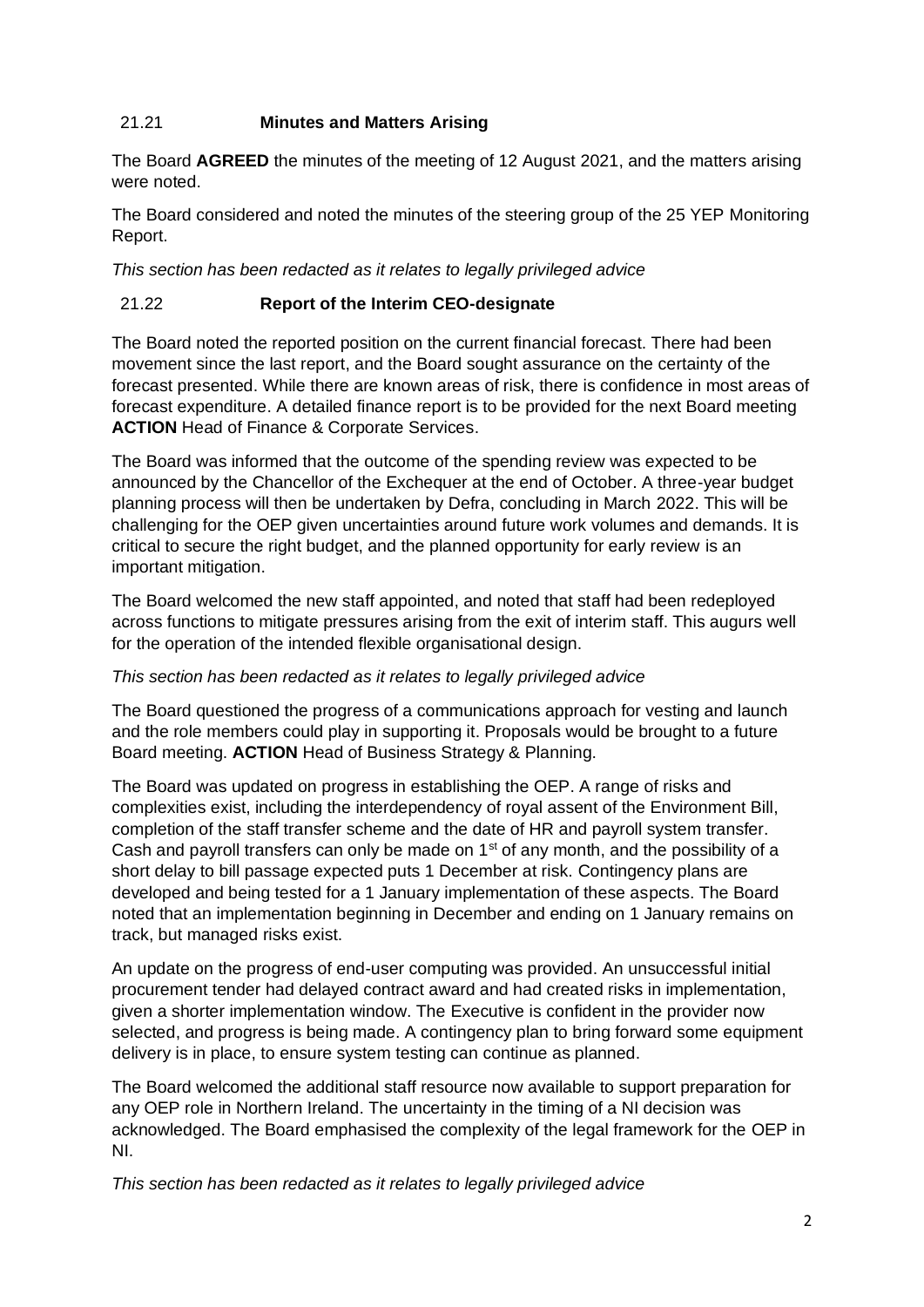Progress in establishing remaining governance policies for the OEP was noted. The Board discussed the framework agreement being developed and its importance in correctly setting the relationship between Defra and the OEP. The Board sought assurance that key risks in that document were being considered by officers, particularly relating to the OEP's independence and any approvals required to the OEP's corporate and business plans.

The Board was informed that there appeared to be a delay in Defra's readiness to consult, or seek advice, on the areas prioritised by the Board in its July meeting. It was hoped that momentum would now gather after recess. Working relationships with relevant policy teams remain constructive.

The Board commended officers on the achievements in the period.

## 21.23 **Developing the OEP strategy**

The Board discussed the timeline for developing, consulting on and adopting the OEP's strategy. It was intended that the strategy would be published for consultation at the same time as the OEP's functions legally commence. This should enable the organisation to consider consultation responses and then adopt a final strategy at or around the start of next business year, at the same time as the OEP's corporate plan is published.

*This section has been redacted as its publication would be prejudicial to the effective conduct of public affairs*

The Board noted the timeline presented. It **AGREED** to a consultation of between six to eight weeks provided that it receives assurance that sufficient pre-consultation activity has been completed, and sufficient concurrent activity planned for while the consultation is open. **ACTION** Head of Business Strategy and Planning.

## 21.24 **A prioritisation approach for the OEP**

The paper proposing an approach to prioritisation within the OEP was introduced. Its intent is to narrow the options for how the OEP may prioritise its activities, such that substantive proposals can be developed.

The Board discussed the proposed principles for prioritisation and judged them to be well developed and intuitively right. It endorsed the principle that prioritisation will be a matter of judgement but queried whether the principles adequately reflected the necessity for that judgement to be informed by the available evidence. Decisions would be required when information was uncertain or incomplete.

The proposed factors informing the OEP's judgement were considered. It was recognised that these must enable relative judgements to be made to differentiate between compelling alternatives.

## *This section has been redacted as its publication would be prejudicial to the effective conduct of public affairs*

The proposed factors for considering the scale or nature of the issue were discussed.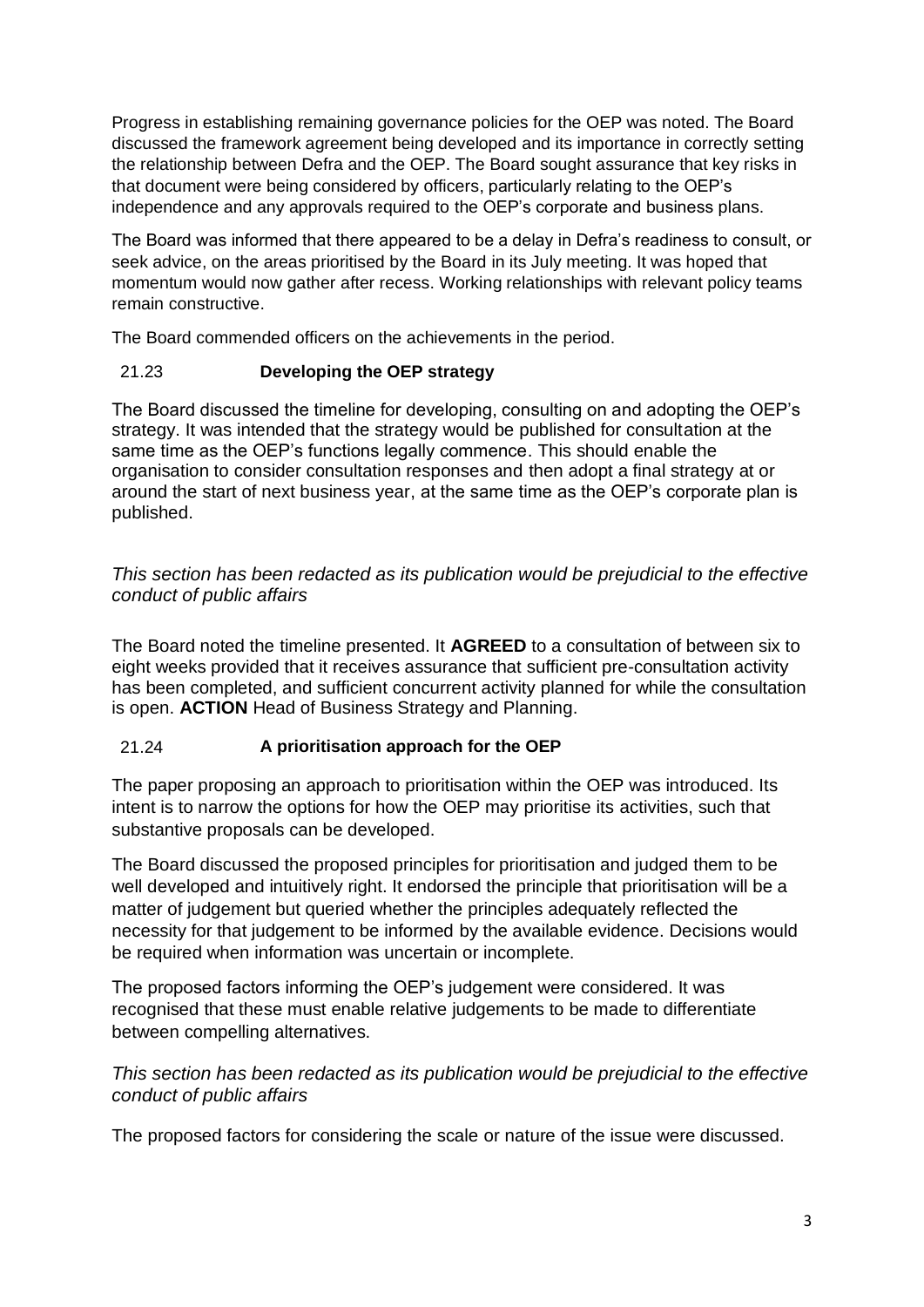*This section has been redacted as its publication would be prejudicial to the effective conduct of public affairs*

Factors important to the OEP's capacity and capability to deliver were discussed.

*This section has been redacted as its publication would be prejudicial to the effective conduct of public affairs*

The Board considered how stakeholder and public views should be included within any prioritisation judgement.

*This section has been redacted as its publication would be prejudicial to the effective conduct of public affairs*

The Board debated the role for government policy to inform priorities the OEP may determine.

*This section has been redacted as its publication would be prejudicial to the effective conduct of public affairs*

### 21.25 **Tactical questions – a series of case studies**

The Board considered three case studies and considered a range of questions as to how the OEP could determine the best approach to tackle an issue across its functions.

*This section has been redacted as its publication would be prejudicial to the effective conduct of public affairs*

## 21.26 **Developing the OEP enforcement policy**

The paper set out the progress made in developing the OEP enforcement policy since its last review by the Board. A range of changes in approach were explained, following the Board's feedback and advice from expert enforcement specialists engaged since.

It discussed the proposal to develop a range of resolution mechanisms beyond the enforcement powers set out in statutory provisions. It was noted that those we oversee will likely want to get to resolution before a case goes to court. Transparency in the OEP's approach is likely to support to resolution.

### *This section has been redacted as its publication would be prejudicial to the effective conduct of public affairs*

A range of drafting improvements to the policy were recommended and areas of the proposed policy discussed in detail. The Board favoured further explaining the definitional words in the Environment Bill if that would provide clarity to the reader.

### *This section has been redacted as its publication would be prejudicial to the effective conduct of public affairs*

The Board commended the draft policy as a basis for further development.

#### 21.27 **Stakeholder Engagement**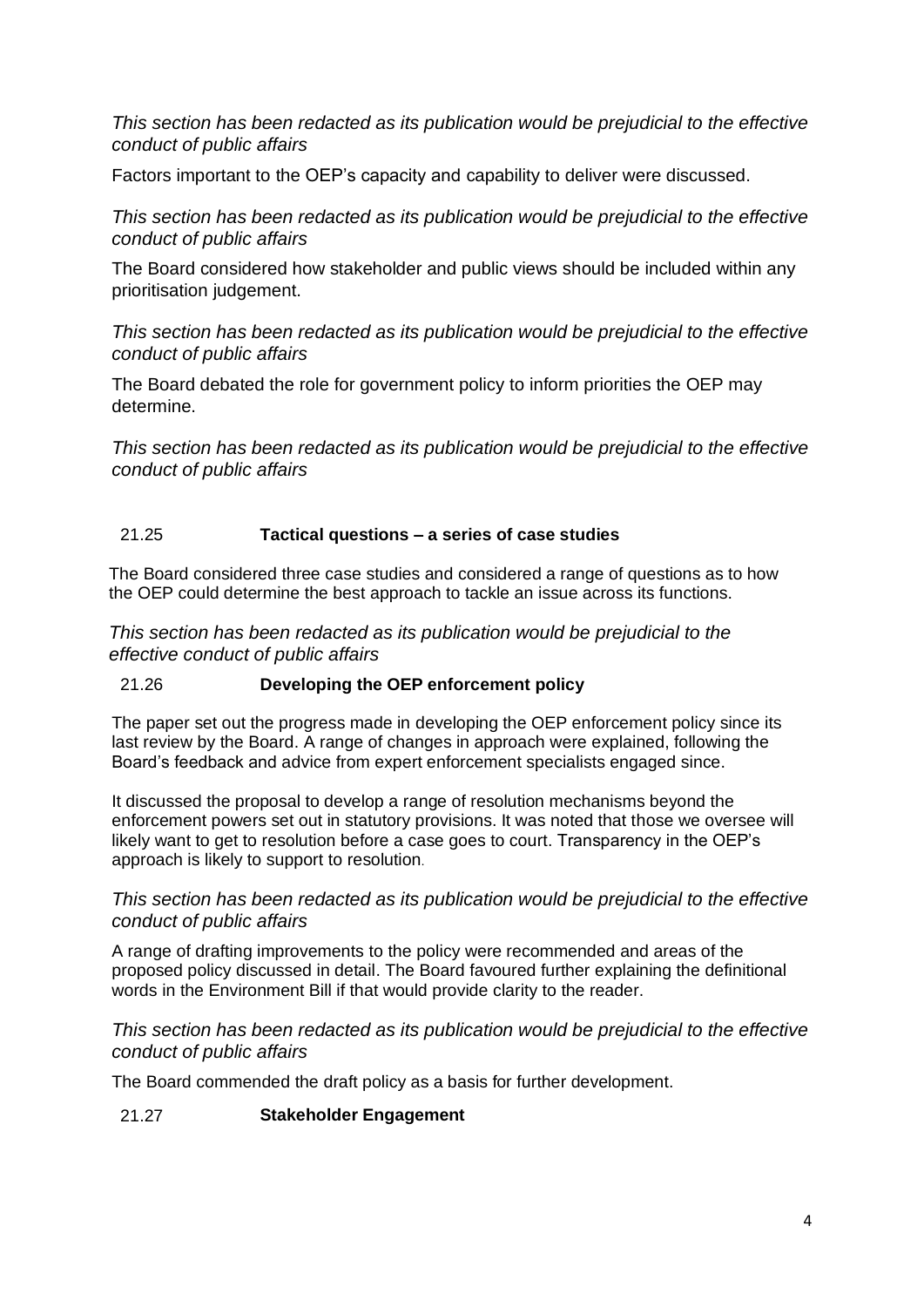The paper was introduced setting out a proposed approach to pre-consultation engagement with identified stakeholders. It was recognised that the OEP must be deliberate and purposeful in its engagement in this critical period.

The proposed objectives for engagement on the OEP's strategy were considered and **AGREED**. An additional priority might be to ensure understanding of stakeholders' awareness and expectations of the OEP.

The Board discussed the proposed audiences and approaches to engagement set out. It was questioned whether there was sufficient representation from certain groups and if there was a need for a more proactive approach to engage underrepresented groups and in particular:

- non-governmental organisations in the marine sector  $-$  it will be important to ensure that stakeholders seek to bring their internal expertise in terrestrial, freshwater, air and marine matters
- areas of the environment which are underrepresented by NGOs, such as waste, chemicals, and the urban environment. A useful cross-check could be made to the goals of the 25-year environment plan. **ACTION** Head of Strategy, EIP Monitoring and Reporting
- central government departments outside of Defra, in particular the Departments for Transport; Levelling Up, Housing and Communities; Cabinet Office, HMT and Business, Energy and Industrial Strategy.
- academia including research councils and similar bodies

The Board were invited to supplement those stakeholders that had been identified. **ACTION** Board members are to be asked to contribute Head of Strategy, EIP Monitoring and Reporting

The approaches to engagement were considered. The Board expressed its concern in the value of the standing stakeholder forum, established by Defra and considered if could be developed into something more fit for purpose It was explained that the forum had become more informative, than discursive in recent months. A better structure for discursive engagement was judged to be the special interest groups proposed.

The Board welcomed an active role for it in engagement events proposed. **ACTION** Head of Strategy, EIP Monitoring and Reporting to provide key message information, and a slide deck for use.

Consideration should also be given to the future programme of conferences and events where the OEP should maintain a presence. **ACTION** Head of Business Strategy and Planning

#### 21.28 **Strategic objectives for the OEP**

The Board considered the proposals outlined in the paper. It **AGREED** that

- a. the OEP should define strategic objectives
- b. there should be four or five objectives covering all of the OEP's work
- c. these should be objectives of outcome, not activity
- d. they should build from and collectively say something more than our mission about our intent
- e. they will form the basis of how we tell our story through our strategy, corporate and business plans and annual report and accounts, and be useful in doing so.